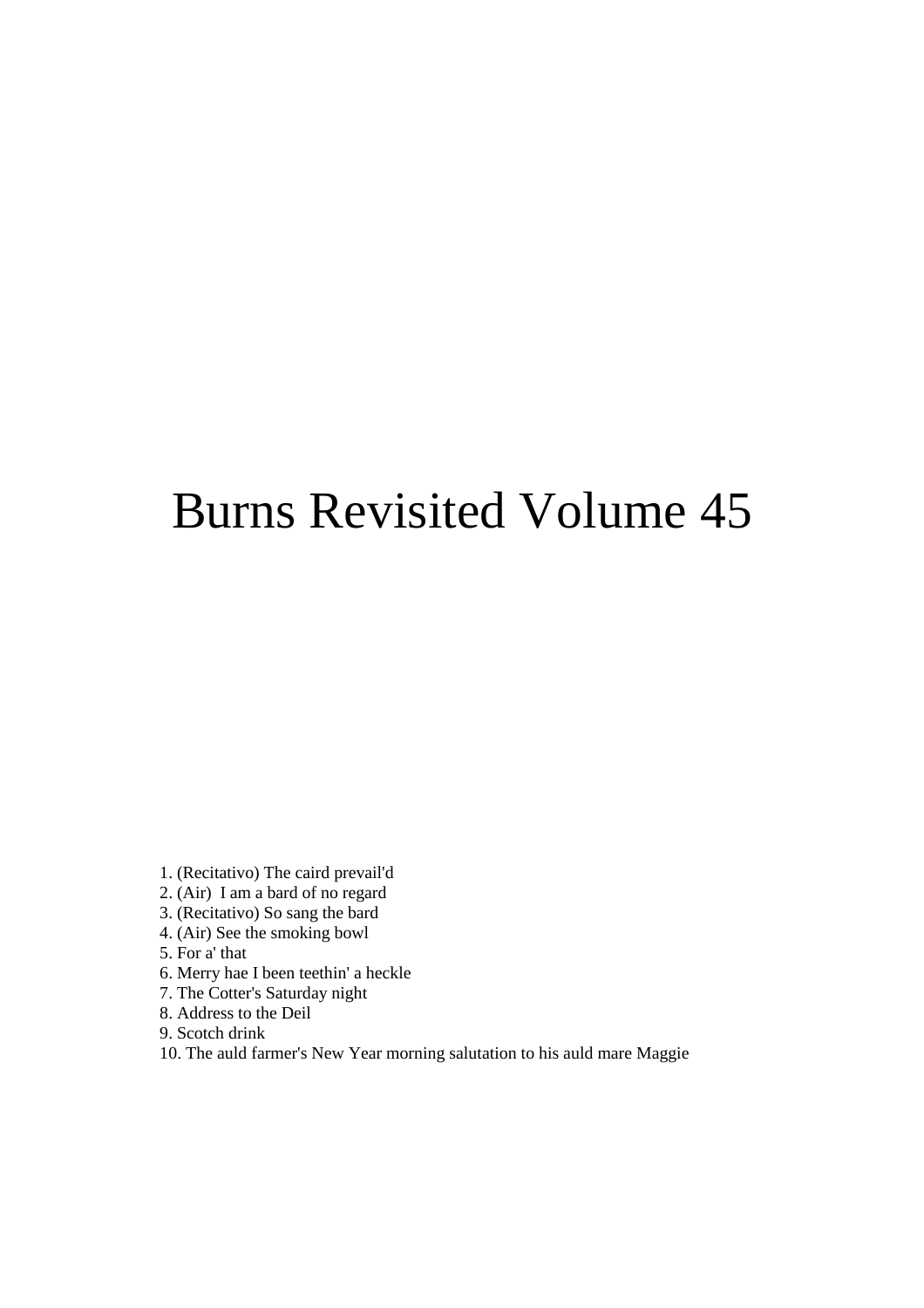# Recitativo



# **Verse 2**

But hurchin Cupid shot a shaft That play'd a dame a shavie The fiddler rak'd her fore and aft Behint the chicken cavie Her lord a wight of Homer's craft Tho' limpin wi' the spavie He hirpl'd up an' lap like daft An' shor'd them Dainty Davie O' boot that night

#### **Verse 3**

He was a care defying blade As ever Bacchus listed Tho' Fortune sair upon him laid His heart she ever miss'd it He had no wish but to be glad Nor want but when he thirsted He hated nought but to be sad An' thus the muse suggested His sang that night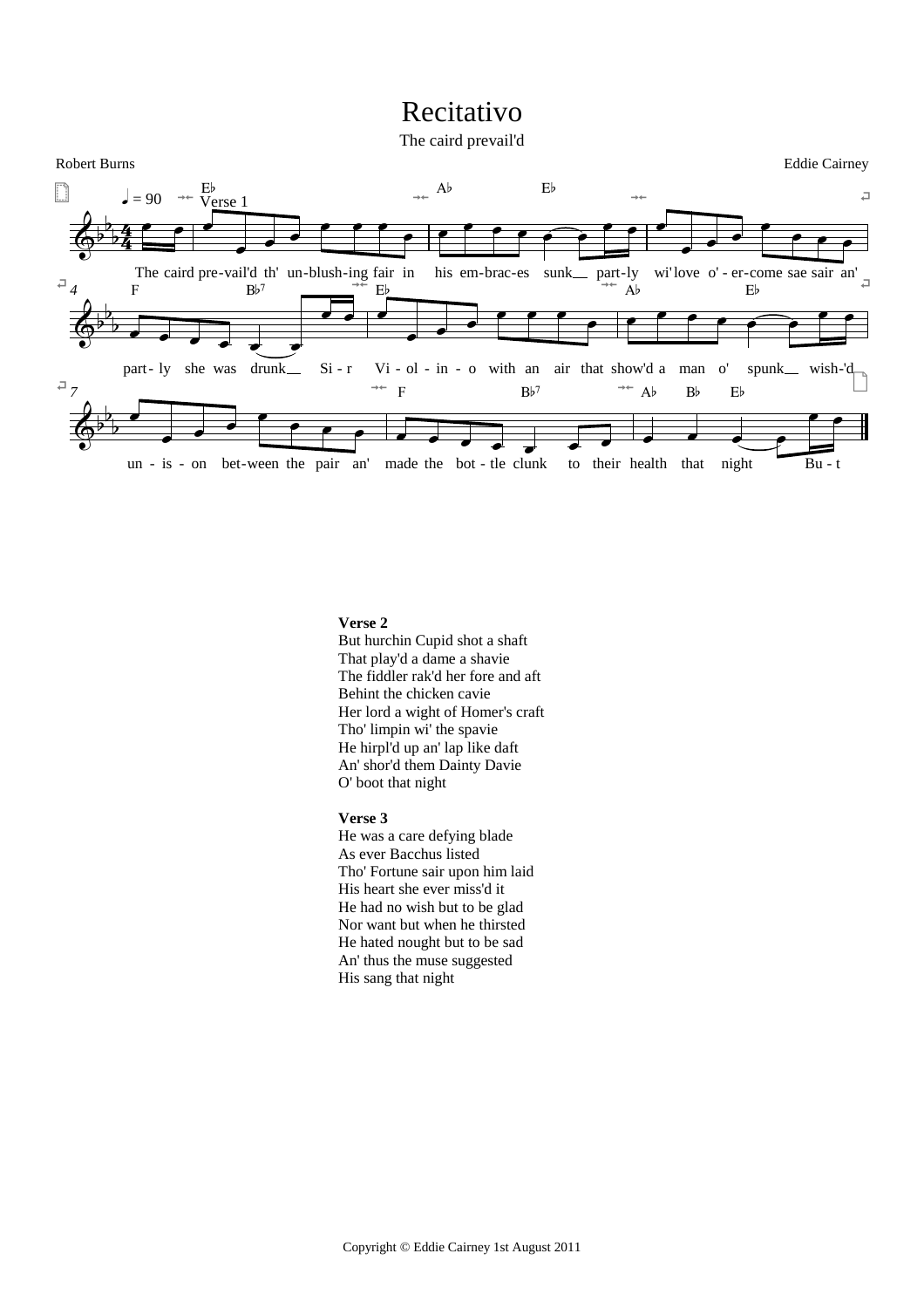# Air



### **Verse 2**

Great love I bear to a' the fair Their humble slave an' a' that But lordly will I hold it still A mortal sin to thraw that In raptures sweet this hour we meet Wi' mutual love an' a' that But for how lang the flie may stang Let inclination law that

# **Verse 3**

I am a Bard of no regard Wi' gentle folks an' a' that But Homer-like the glowrin byke Frae town to town I draw that Their tricks an' craft hae put me daft They've taen me in an' a' that But clear your decks and here's The Sex I like the jads for a' that

# **Chorus**

For a' that an' a' that An' twice as muckle's a' that My dearest bluid to do them guid They're welcome till't for a' that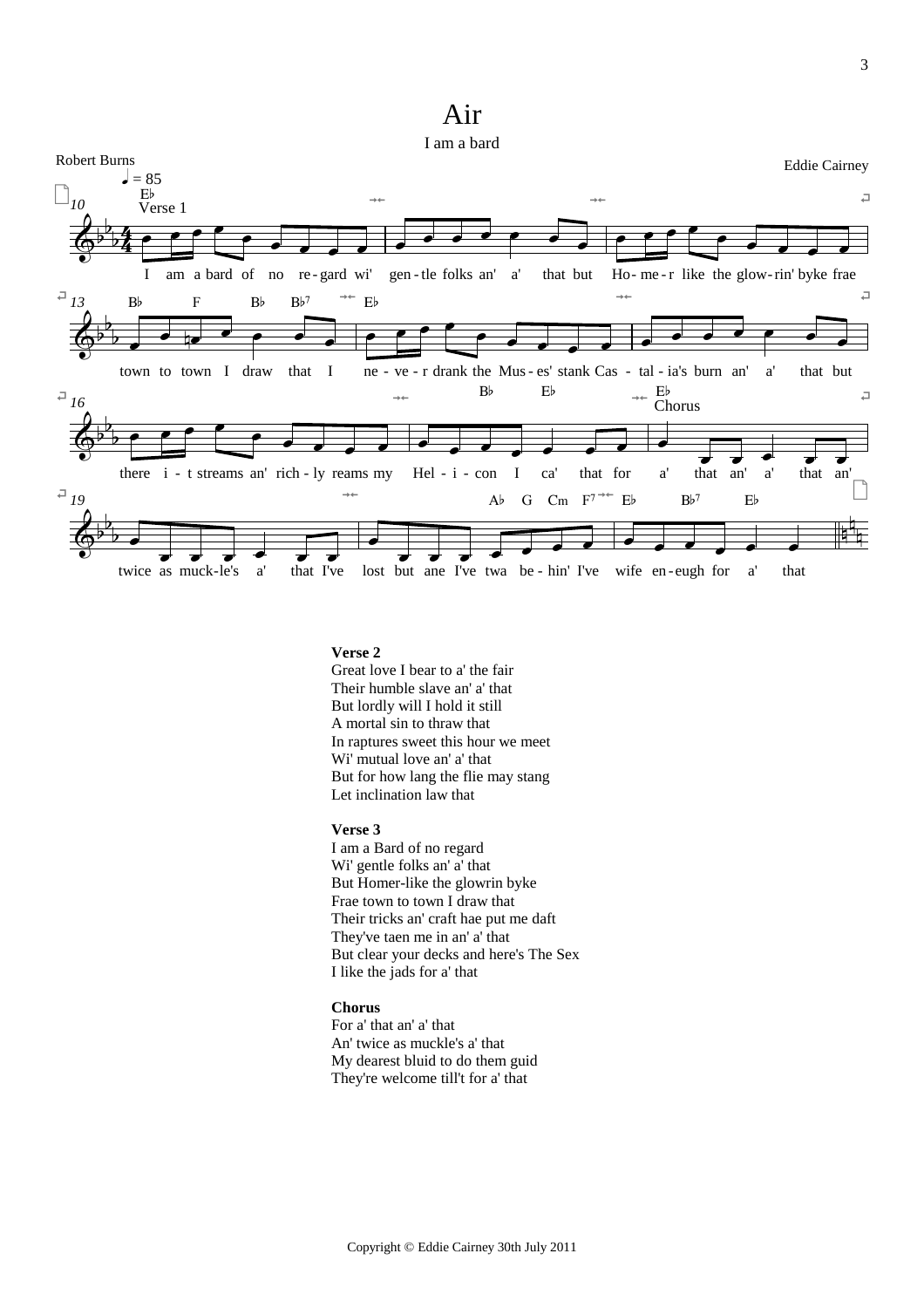# Recitativo

So sang the bard

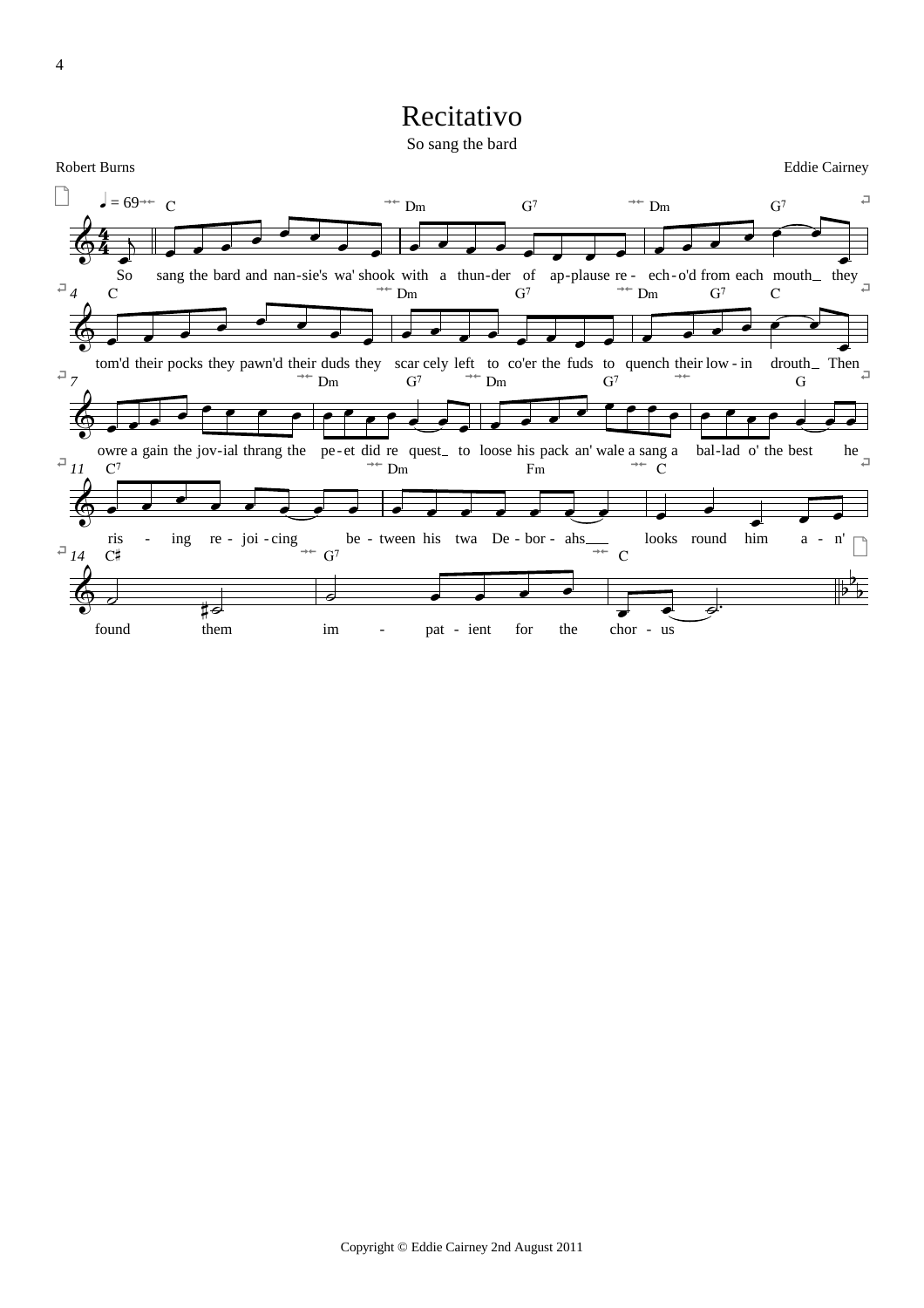# Air



# Verse 2

Great love I bear to a' the fair Their humble slave an' a' that But lordly will I hold it still A mortal sin to thraw that

# **Chorus**

# Verse 3

But there is ane aboon the lave Has wit and sense an' a' that A bonie lass I like her best And wha a crime dare ca' that

# **Chorus**

# Verse 4

In rapture sweet this hour we meet Wi' mutual love an' a' that But for how lang the flie may stang Let inclination law that

# **Chorus**

# Verse 5 Their tricks an' craft hae put me daft They've taen me in an' a' that But clear your decks and here's The Sex I like the jads for a' that

#### **Chorus**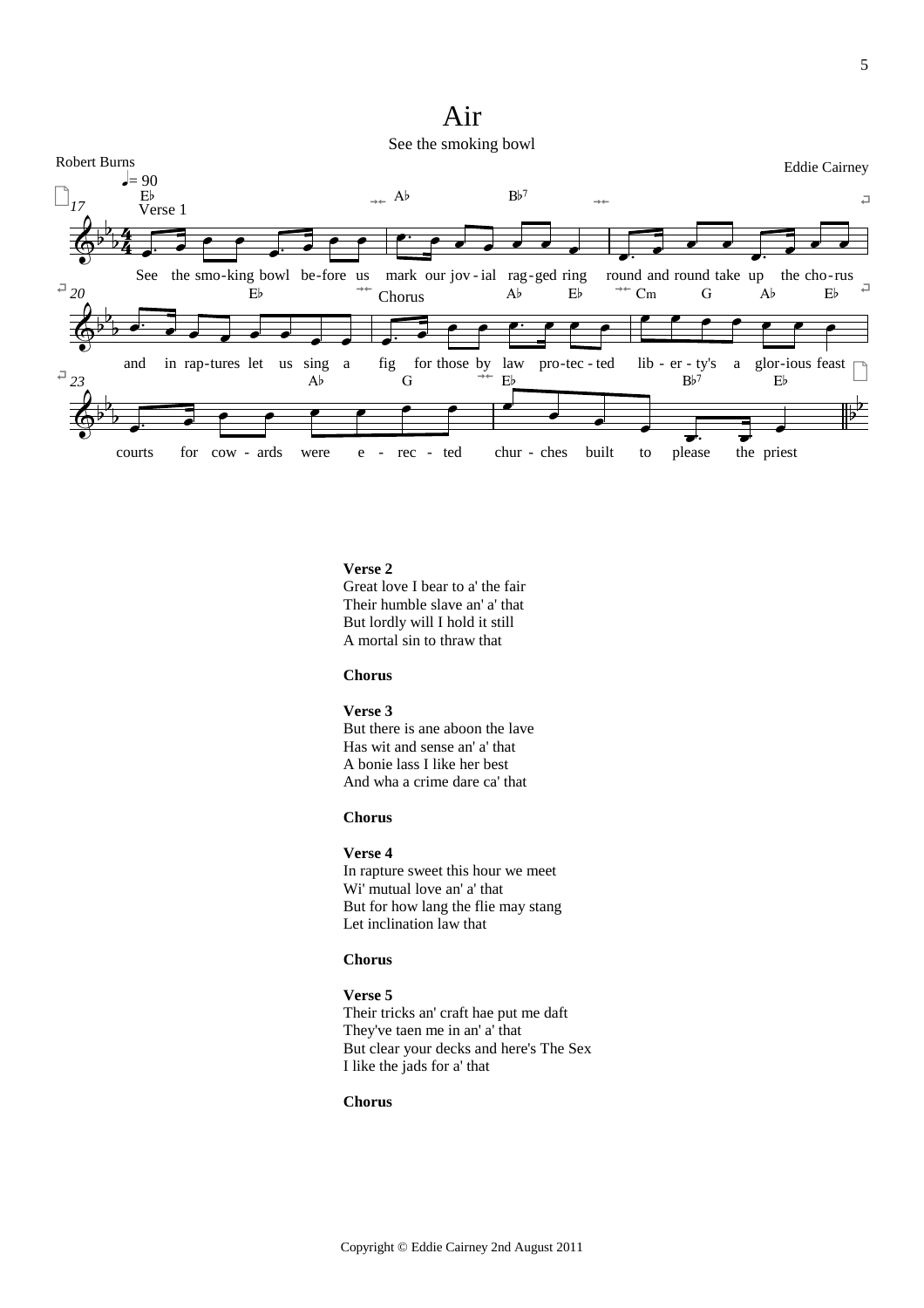# For a' that



# Verse 2

Great love I bear to a' the fair Their humble slave an' a' that But lordly will I hold it still A mortal sin to thraw that

### **Chorus**

Verse 3 But there is ane aboon the lave Has wit and sense an' a' that A bonie lass I like her best And wha a crime dare ca' that

# **Chorus**

# Verse 4

In rapture sweet this hour we meet Wi' mutual love an' a' that But for how lang the flie may stang Let inclination law that

### **Chorus**

Verse 5 Their tricks an' craft hae put me daft They've taen me in an' a' that But clear your decks and here's The Sex I like the jads for a' that

# **Chorus**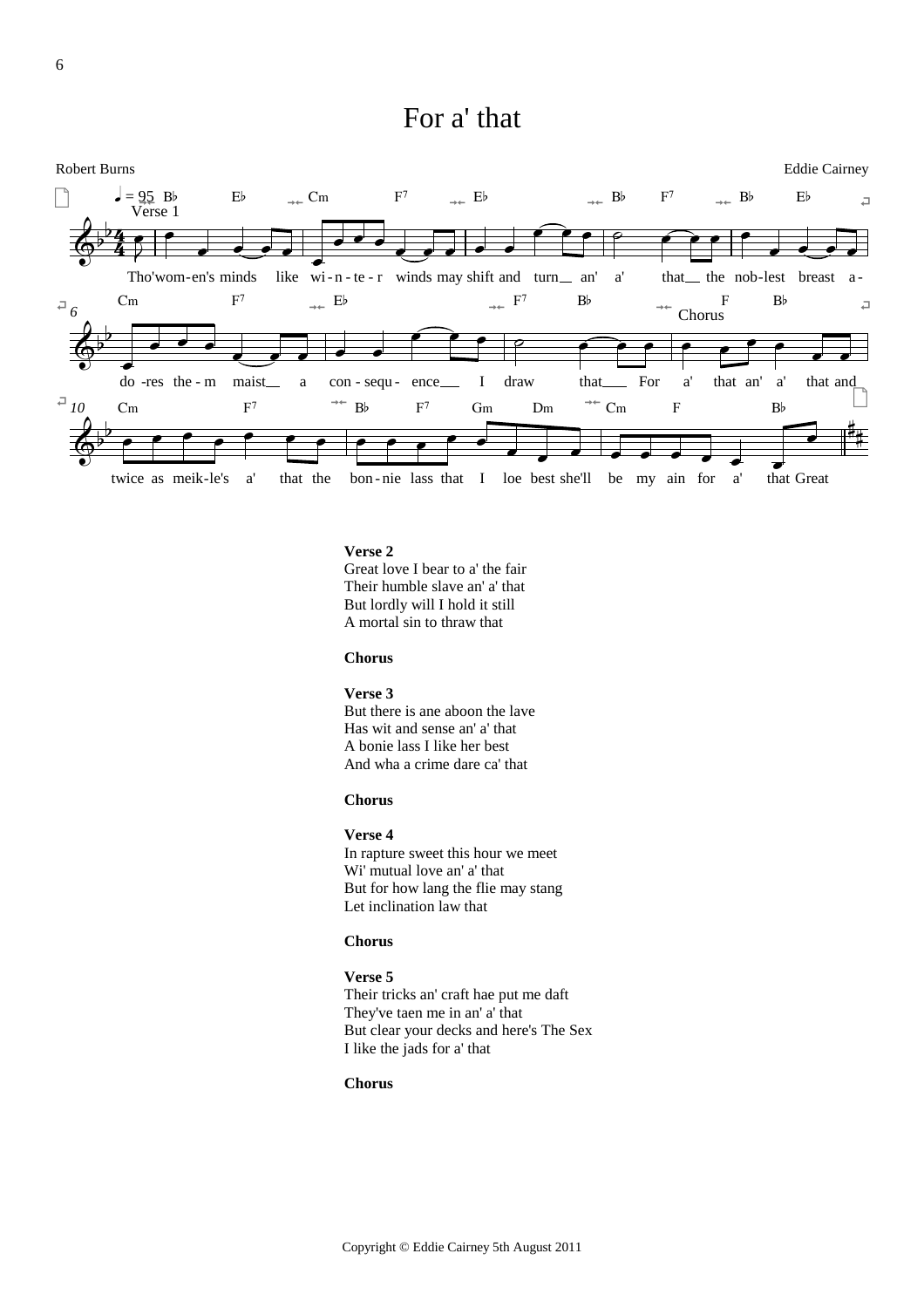# Merry hae I been teethin' a heckle



# **Verse 2**

Bitter in idol I lickit my winnins O' marrying Bess to gie her a slave Blest be the hour she cool'd in her linnens And blythe be the bird that sings on her grave Come to my arms my Katie my Katie O come to my arms and kiss me again Drucken or sober here's to thee Katie An' blest be the day I did it again

7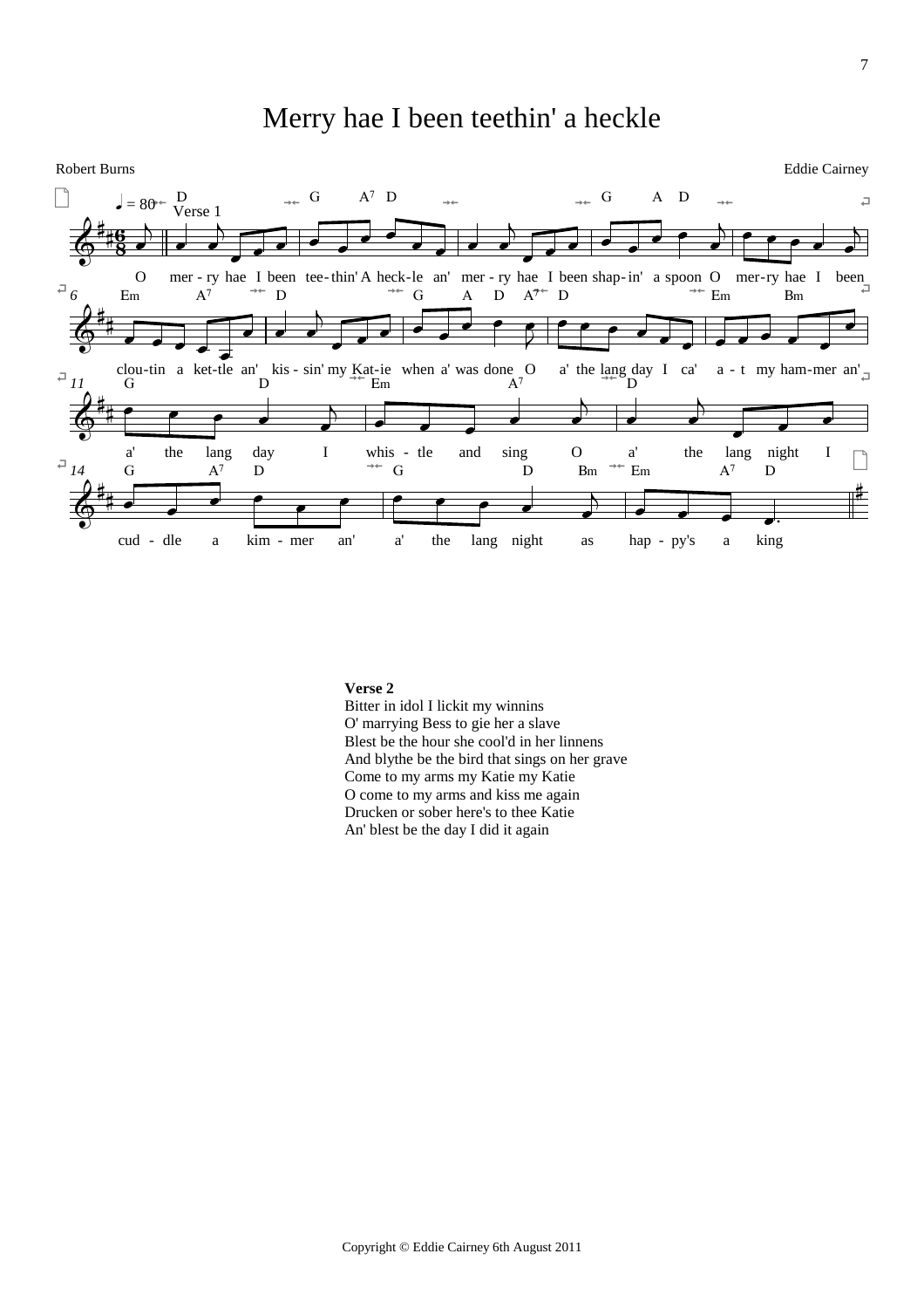8

**Robert Burns** 

The Cotter's Saturday Night

**Eddie Cairney** 

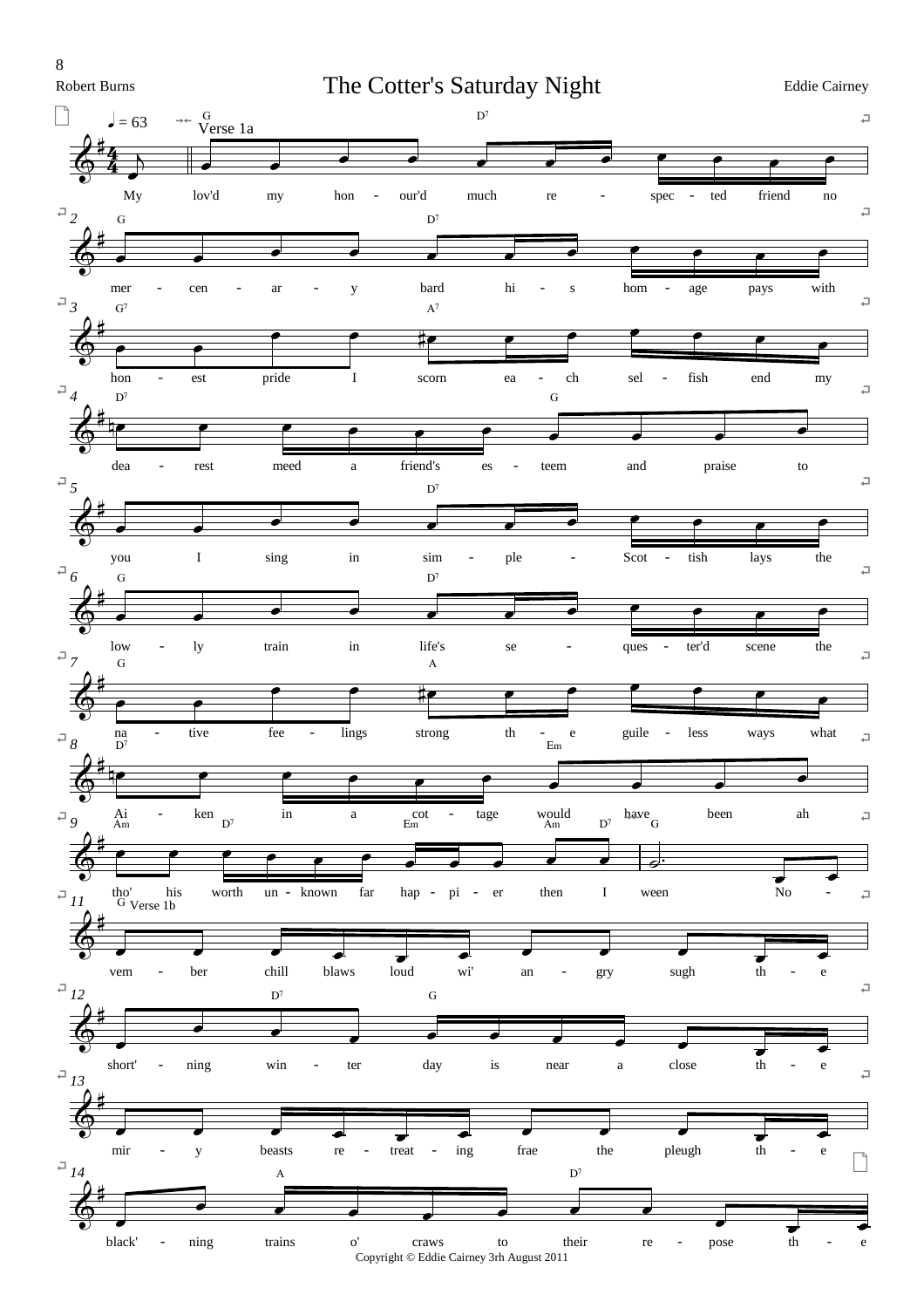

#### **Verse 2a**

At length his lonely cot appears in view Beneath the shelter of an aged tree Th' expectant weethings toddlin stacher through To meet their dead wi' flichterin noise and glee His wee bit ingle blinkin bonilie His clean hearthstane his thrifty wifie's smile The lisping infant prattling on his knee Does a' his weary kiaugh and care beguile And makes him quite forget his labour and his toil

#### **Verse 2b**

Belyve the elder bairns come drapping in At service out amang the farmers roun' Some ca' the pleugh some herd some tentie rin A cannie errand to a neibor town Their eldest hope their Jenny womangrown In youthfu' bloomlove sparkling in her e'e Comes hame perhaps to shew a braw new gown Or deposite her sairwon penny fee To help her parents dear if they in hardship be

#### **Verse 3a**

With joy unfeign'd brothers and sisters meet And each for other's weelfare kindly speirs The social hours swift wing'd unnotic'd fleet Each tells the uncos that he sees or hears The parents partial eve their hopeful years Anticipation forward points the view The mother wi' her needle and her shears Gars auld claes look amaist as weel's the new The father mixes a' wi' admonition due

#### **Verse 3b**

Their master's and their mistress' command The younkers a' are warned to obey And mind their labours wi' an eydent hand And ne'er tho' out o' sight to jauk or play And O be sure to fear the Lord alway And mind your duty duly morn and night Lest in temptation's path ye gang astray Implore His counsel and assisting might They never sought in vain that sought the Lord aright

**Verse 4a** But hark a rap comes gently to the door Jenny wha kens the meaning o' the same Tells how a neebor lad came o'er the moor To do some errands and convoy her hame The wily mother sees the conscious flame Sparkle in Jenny's e'e and flush her cheek With heart struck anxious care enquires his name While Jenny hafflins is afraid to speak Weel pleased the mother hears it's nae wild worthless rake

#### **Verse 4b**

Wi' kindly welcome Jenny brings him ben A strappin youth he takes the mother's eye Blythe Jenny sees the visit's no ill ta'en The father cracks of horses pleughs and kye The youngster's artless heart o'erflows wi' joy But blate an' laithfu' scarce can weel behave The mother wi' a woman's wiles can spy What makes the youth sae bashfu' and sae grave Weel pleas'd to think her bairn's respected like the lave

#### **Verse 5a**

O happy love where love like this is found O heartfelt raptures bliss beyond compare I've paced much this weary mortal round And sage experience bids me this declare If Heaven a draught of heavenly pleasure spare One cordial in this melancholy vale 'Tis when a youthful loving modest pair In other's arms breathe out the tender tale Beneath the milk white thorn that scents the evening gale

#### **Verse 5b**

Is there in human form that bears a heart A wretch a villain lost to love and truth That can with studied sly ensnaring art Betray sweet Jenny's unsuspecting youth Curse on his perjur'd arts dissembling smooth Are honour virtue conscience all exil'd Is there no pity no relenting ruth Points to the parents fondling o'er their child Then paints the ruin'd maid and their distraction wild

#### **Verse 6a**

But now the supper crowns their simple board The halesome parritch chief of Scotia's food The sowp their only hawkie does afford That 'yont the hallan snugly chows her cood The dame brings forth in complimental mood To grace the lad her weelhain'd kebbuck fell And aft he's prest and aft he ca's it guid The frugal wifie garrulous will tell How t'was a towmond auld sin' lint was i' the bell

#### **Verse 6b**

The cheerfu' supper done wi' serious face They round the ingle form a circle wide The sire turns o'er with patriarchal grace The big ha'bible ance his father's pride His bonnet rev'rently is laid aside His lyart haffets wearing thin and bare Those strains that once did sweet in Zion glide He wales a portion with judicious care And Let us worship God he says with solemn air

#### **Verse 7a**

They chant their artless notes in simple guise They tune their hearts by far the noblest aim Perhaps Dundee's wild warbling measures rise Or plaintive Martyrs worthy of the name Or noble Elgin beets the heavenward flame The sweetest far of Scotia's holy lays Compar'd with these Italian trills are tame The tickl'd ears no heartfelt raptures raise Nae unison hae they with our Creator's praise

#### **Verse 7b**

The priestlike father reads the sacred page How Abram was the friend of God on high Or Moses bade eternal warfare wage With Amalek's ungracious progeny Or how the royal bard did groaning lie Beneath the stroke of Heaven's avenging ire Or Job's pathetic plaint and wailing cry Or rapt Isaiah's wild seraphic fire Or other holy seers that tune the sacred lyre

#### **Verse 8a**

Perhaps the Christian volume is the theme How guiltless blood for guilty man was shed How He who bore in Heaven the second name Had not on earth whereon to lay His head How His first followers and servants sped The precepts sage they wrote to many a land How he who lone in Patmos banished Saw in the sun a mighty angel stand And heard great Bab'lon's doom Pronounc'd by Heaven's command

#### **Verse 8b**

Then kneeling down to Heaven's Eternal King The saint the father and the husband prays Hope springs exulting on triumphant wing<sup>^1</sup> That thus they all shall meet in future days There ever bask in uncreated rays No more to sigh or shed the bitter tear Together hymning their Creator's praise In such society yet still more dear While circling Time moves round in an eternal sphere

#### **Verse 9a**

Compar'd with this how poor Religion's pride In all the pomp of method and of art When men display to congregations wide Devotion's ev'ry grace except the heart The Power incens'd the pageant will desert The pompous strain the sacerdotal stole But haply in some cottage far apart May hear well pleas'd the language of the soul And in His Book of Life the inmates poor enroll

#### **Verse 9b**

Then homeward all take off their sev'ral way The youngling cottagers retire to rest The parent pair their secret homage pay And proffer up to Heaven the warm request That he who stills the raven's clam'rous nest And decks the lily fair in flow'ry pride Would in the way His wisdom sees the best For them and for their little ones provide But chiefly in their hearts with grace divine preside

#### **Verse 10a**

From scenes like these old Scotia's grandeur springs That makes her lov'd at home rever'd abroad Princes and lords are but the breath of kings An honest man's the noblest work of God And certes in fair virtue's heavenly road The cottage leaves the palace far behind What is a lordling's pomp a cumbrous load Disguising oft the wretch of human kind Studied in arts of hell in wickedness refin'd

#### **Verse 10b**

O Scotia my dear my native soil For whom my warmest wish to Heaven is sent Long may thy hardy sons of rustic toil Be blest with health and peace and sweet content And O may Heaven their simple lives prevent From luxury's contagion weak and vile Then howe'er crowns and coronets be rent A virtuous populace may rise the while And stand a wall of fire around their much lov'd isle

#### **Verse 11b**

O Thou who pour'd the patriotic tide That stream'd thro' Wallace's undaunted heart Who dar'd to nobly stem tyrannic pride Or nobly die the second glorious part The patriot's God peculiarly thou art His friend inspirer guardian and reward) O never never Scotia's realm desert But still the patriot and the patriot bard In bright succession raise her ornament and guard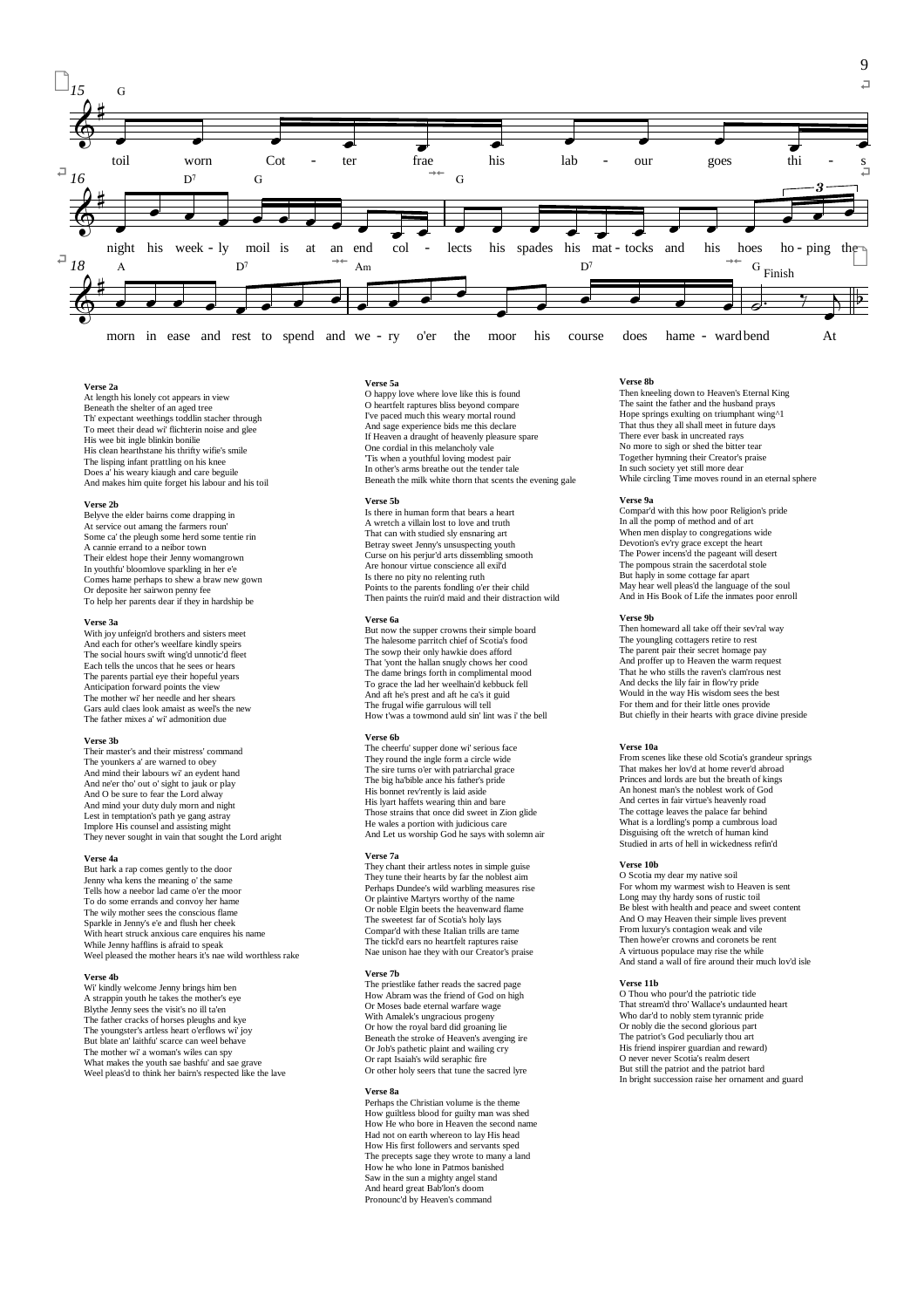# Address to the Deil



#### **Verse 2**

Hear me auld Hangie for a wee An' let poor damned bodies be I'm sure sma' pleasure it can gie Ev'n to a deil To skelp an' scaud poor dogs like me An' hear us squeel

#### **Verse 3**

Great is thy pow'r an' great thy fame Far ken'd an' noted is thy name An' tho' yon lowin' heuch's thy hame Thou travels far An' faith thou's neither lag nor lame Nor blate nor scaur

#### **Verse 4**

Whiles ranging like a roarin lion For prey a' holes and corners tryin Whiles on the strong-wind'd tempest flyin Tirlin the kirks Whiles in the human bosom pryin Unseen thou lurks

#### **Verse 5**

I've heard my rev'rend graunie say In lanely glens ye like to stray Or where auld ruin'd castles grey Nod to the moon Ye fright the nightly wand'rer's way Wi' eldritch croon

#### **Verse 6**

When twilight did my graunie summon To say her pray'rs douse honest woman Aft 'yont the dyke she's heard you bummin Wi' eerie drone Or rustlin thro' the boortrees comin Wi' heavy groan

#### **Verse 7**

Ae dreary windy winter night The stars shot down wi' sklentin light Wi' you mysel' I gat a fright Ayont the lough Ye like a rash-buss stood in sight Wi' wavin' sough

#### **Verse 8**

The cudgel in my nieve did shake Each brist'ld hair stood like a stake When wi' an eldritch stoor quaick quaick Amang the springs Awa ye squatter'd like a drake On whistlin' wings

#### **Verse 9**

Let warlocks grim an' wither'd hags Tell how wi' you on ragweed nags They skim the muirs an' dizzy crags Wi' wicked speed And in kirk yards renew their leagues Owre howkit dead

#### **Verse 10**

Thence countra wives wi' toil and pain May plunge an' plunge the kirn in vain For oh the yellow treasure's ta'en By witchin' skill An' dawtit twal pint hawkie's gane As yell's the bill

#### **Verse 11**

Thence mystic knots mak great abuse On young guidmen fond keen an' crouse When the best wark lume i' the house By cantrip wit Is instant made no worth a louse Just at the bit

#### **Verse 12**

When thowes dissolve the snawy hoord An' float the jinglin' icy boord Then water kelpies haunt the foord By your direction And 'nighted trav'llers are allur'd To their destruction

#### **Verse 13**

And aft your moss traversin Spunkies Decoy the wight that late an' drunk is The bleezin curst mischievous monkies Delude his eyes Till in some miry slough he sunk is Ne'er mair to rise

#### **Verse 15**

Lang syne in Eden's bonie yard When youthfu' lovers first were pair'd An' all the soul of love they shar'd The raptur'd hour Sweet on the fragrant flow'ry swaird In shady bower

#### **Verse 16**

Then you ye auld snick drawing dog Ye cam to Paradise incog An' play'd on man a cursed brogue Black be your fa' An' gied the infant warld a shog 'Maist rui'd a'

#### **Verse 17**

D'ye mind that day when in a bizz Wi' reekit duds an' reestit gizz Ye did present your smoutie phiz 'Mang better folk An' sklented on the man of Uzz Your spitefu' joke

#### **Verse 18**

An' how ye gat him i' your thrall An' brak him out o' house an hal' While scabs and botches did him gall Wi' bitter claw An' lows'd his ill-tongu'd wicked scaul' Was warst ava

#### **Verse 19**

But a' your doings to rehearse Your wily snares an' fechtin fierce Sin' that day Michael did you pierce Down to this time Wad ding a Lallan tounge or Erse In prose or rhyme

#### **Verse 20**

An' now auld Cloots I ken ye're thinkin A certain bardie's rantin drinkin Some luckless hour will send him linkin To your black pit But faith he'll turn a corner jinkin An' cheat you yet

#### **Verse 21**

But fare-you-weel auld Nickie ben O wad ye tak a thought an' men' Ye aiblins might I dinna ken Stil hae a stake I'm wae to think up' yon den Ev'n for your sake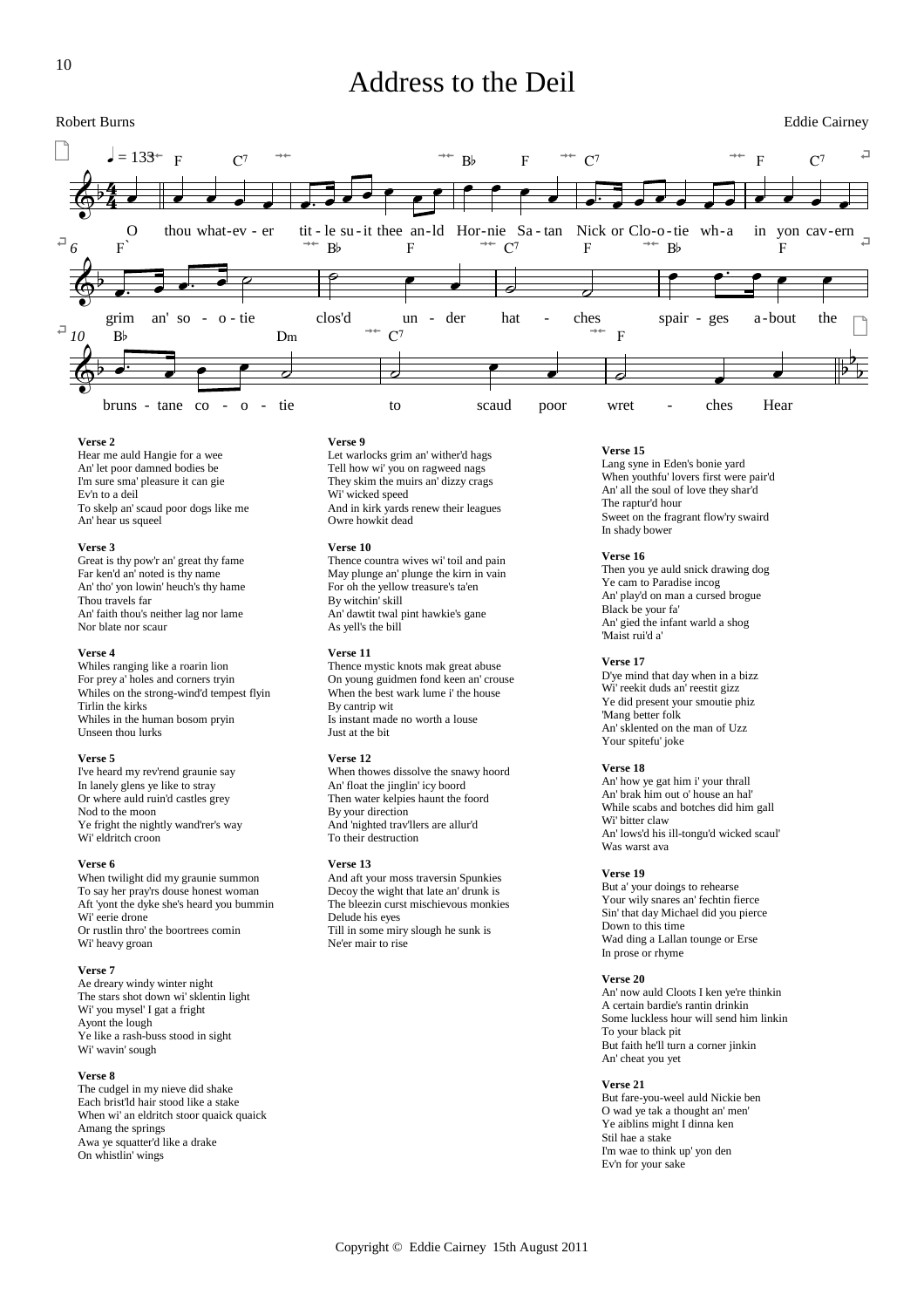# Scotch Drink



# **Verse 2**

O thou my muse guid auld Scotch drink Whether thro' wimplin worms thou jink Or richly brown ream owre the brink In glorious faem Inspire me till I lisp an' wink To sing thy name

#### **Verse 3**

Let husky wheat the haughs adorn An' aits set up their awnie horn An' pease and beans at e'en or morn Perfume the plain Leeze me on thee John Barleycorn Thou king o' grain

#### **Verse 4**

On thee aft Scotland chows her cood In souple scones the wale o'food Or tumblin in the boiling flood Wi' kail an' beef But when thou pours thy strong heart's blood The brawnie banie ploughman chiel There thou shines chief

#### **Verse 5**

Food fills the wame an' keeps us leevin Tho' life's a gift no worth receivin When heavy-dragg'd wi' pine an' grievin But oil'd by thee The wheels o' life gae down-hill scrievin Wi' rattlin glee

### **Verse 6**

Thou clears the head o'doited Lear Thou cheers the heart o' drooping Care Thou strings the nerves o' Labour sair At's weary toil Though even brightens dark Despair Wi' gloomy smile

#### **Verse 7**

Aft clad in massy siller weed Wi' gentles thou erects thy head Yet humbly kind in time o' need The poor man's wine His weep drap parritch or his bread Thou kitchens fine

#### **Verse 8**

Thou art the life o' public haunts But thee what were our fairs and rants Ev'n godly meetings o' the saunts By thee inspired When gaping they besiege the tents Are doubly fir'd

#### **Verse 9**

That merry night we get the corn in O sweetly then thou reams the horn in Or reekin on a New-year mornin In cog or bicker An' just a wee drap sp'ritual burn in An' gusty sucker

#### **Verse 10**

When Vulcan gies his bellows breath An' ploughmen gather wi' their graith O rare to see thee fizz an freath I' th' luggit caup Then Burnewin comes on like death At every chap

#### **Verse 11**

Nae mercy then for airn or steel Brings hard owrehip wi' sturdy wheel The strong forehammer Till block an' studdie ring an reel Wi' dinsome clamour

### **Verse 12**

When skirling weanies see the light Though maks the gossips clatter bright How fumblin' cuiffs their dearies slight Wae worth the name Nae howdie gets a social night Or plack frae them

#### **Verse 13**

When neebors anger at a plea An' just as wud as wud can be How easy can the barley brie Cement the quarrel It's aye the cheapest lawyer's fee To taste the barrel

### **Verse 14**

Alake that e'er my muse has reason To wyte her countrymen wi' treason But mony daily weet their weason Wi' liquors nice An' hardly in a winter season E'er Spier her price

## **Verse 15**

Wae worth that brandy burnin trash Fell source o' mony a pain an' brash Twins mony a poor doylt drucken hash O' half his days An' sends beside auld Scotland's cash To her warst faes

#### **Verse 16**

Ye Scots wha wish auld Scotland well Ye chief to you my tale I tell Poor plackless devils like mysel' It sets you ill Wi' bitter dearthfu' wines to mell Or foreign gill

#### **Verse 17**

May gravels round his blather wrench An' gouts torment him inch by inch What twists his gruntle wi' a glunch O' sour disdain Out owre a glass o' whisky-punch Wi' honest men

#### **Verse 18**

O Whisky soul o' plays and pranks Accept a bardie's gratfu' thanks When wanting thee what tuneless cranks Are my poor verses Thou comes-they rattle in their ranks At ither's a-s

#### **Verse 19**

Thee Ferintosh O sadly lost Scotland lament frae coast to coast Now colic grips an' barkin hoast May kill us a' For loyal Forbes' charter'd boast Is ta'en awa

#### **Verse 20**

Thae curst horse-leeches o' the' Excise Wha mak the whisky stells their prize Haud up thy han' Deil ance twice thrice There seize the blinkers An' bake them up in brunstane pies For poor damn'd drinkers

#### **Verse 21**

Fortune if thou'll but gie me still Hale breeks a scone an' whisky gill An' rowth o' rhyme to rave at will Tak a' the rest An' deal't about as thy blind skill Directs thee best